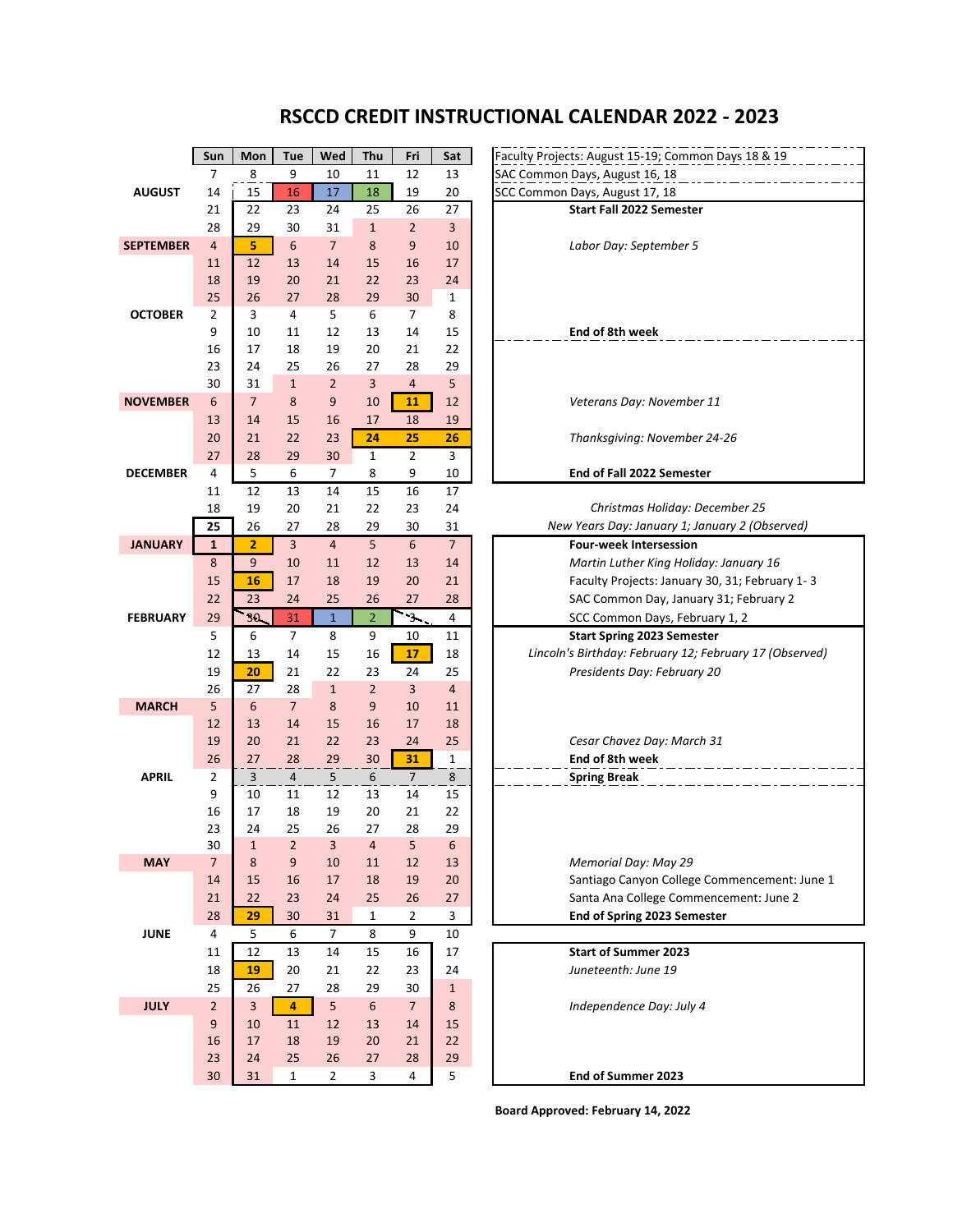## **RSCCD CREDIT INSTRUCTIONAL CALENDAR 2023 - 2024**

|                  | Sun            | Mon                    | <b>Tue</b>           | Wed             | Thu            | Fri            | Sat              | Faculty Projects: August 14-18                   |
|------------------|----------------|------------------------|----------------------|-----------------|----------------|----------------|------------------|--------------------------------------------------|
|                  | 6              | 7                      | 8                    | 9               | 10             | 11             | 12               | SAC Common Days, August 15, 17                   |
| <b>AUGUST</b>    | 13             | 14                     | 15                   | 16              | 17             | 18             | 19               | SCC Common Days, August 16, 17                   |
|                  | 20             | 21                     | 22                   | 23              | 24             | 25             | 26               | <b>Start Fall 2023 Semester</b>                  |
|                  | 27             | 28                     | 29                   | 30              | 31             | $\mathbf{1}$   | $\overline{2}$   |                                                  |
| <b>SEPTEMBER</b> | 3              | 4                      | 5                    | $6\phantom{1}6$ | $\overline{7}$ | 8              | 9                | Labor Day: September 4                           |
|                  | 10             | 11                     | 12                   | 13              | 14             | 15             | 16               |                                                  |
|                  | 17             | 18                     | 19                   | 20              | 21             | 22             | 23               |                                                  |
|                  | 24             | 25                     | 26                   | 27              | 28             | 29             | 30               |                                                  |
| <b>OCTOBER</b>   | 1              | $\overline{2}$         | 3                    | 4               | 5              | 6              | 7                |                                                  |
|                  | 8              | 9                      | 10                   | 11              | 12             | 13             | 14               | End of 8th week                                  |
|                  | 15             | 16                     | 17                   | 18              | 19             | 20             | 21               |                                                  |
|                  | 22             | 23                     | 24                   | 25              | 26             | 27             | 28               |                                                  |
|                  | 29             | 30                     | 31                   | $\mathbf 1$     | $\overline{2}$ | 3              | 4                |                                                  |
| <b>NOVEMBER</b>  | 5              | 6                      | $\overline{7}$       | 8               | 9              | 10             | 11               | Veterans Day: November 10 (Observe               |
|                  | 12             | 13                     | 14                   | 15              | 16             | 17             | 18               |                                                  |
|                  | 19             | 20                     | 21                   | 22              | 23             | 24             | 25               | Thanksgiving: November 23-25                     |
|                  | 26             | 27                     | 28                   | 29              | 30             | 1              | 2                |                                                  |
| <b>DECEMBER</b>  | 3              | 4                      | 5                    | 6               | 7              | 8              | 9                | End of Fall 2023 Semester                        |
|                  | 10             | 11                     | 12                   | 13              | 14             | 15             | 16               |                                                  |
|                  | 17             | 18                     | 19                   | 20              | 21             | 22             | 23               |                                                  |
|                  | 24             | 25                     | 26                   | 27              | 28             | 29             | 30               | Christmas Holiday: December 2                    |
|                  | 31             | $\mathbf{1}$           | $\overline{2}$       | 3               | $\overline{4}$ | 5              | $\boldsymbol{6}$ | New Years Day: January 1                         |
| <b>JANUARY</b>   | $\overline{7}$ | 8                      | 9                    | 10              | 11             | 12             | 13               | <b>Four-week Intersession</b>                    |
|                  | 14             | 15                     | 16                   | 17              | 18             | 19             | 20               | Martin Luther King Holiday: Jai                  |
|                  | 21             | 22                     | 23                   | 24              | 25             | 26             | 27               | Faculty Projects: February 5-9                   |
|                  | 28             | 29                     | 30                   | 31              | 1              | $\overline{2}$ | 3                | SAC Common Days, February 6                      |
| <b>FEBRUARY</b>  | 4              | ۰5.                    | $6 \nightharpoonup$  | $\overline{7}$  | $\bf 8$        | $\mathcal{L}$  | 10               | SCC Common Days, February 7                      |
|                  | 11             | 12                     | 13                   | 14              | 15             | 16             | 17               | <b>Start Spring 2024 Semester</b>                |
|                  | 18             | 19                     | 20                   | 21              | 22             | 23             | 24               | Lincoln's Birthday: February 12; Februd          |
|                  | 25             | 26                     | 27                   | 28              | 29             | $\mathbf 1$    | $\overline{2}$   |                                                  |
| <b>MARCH</b>     | 3              | $\overline{4}$         | 5                    | 6               | $\overline{7}$ | 8              | 9                | Presidents Day: February 19                      |
|                  | 10             | 11                     | 12                   | 13              | 14             | 15             | 16               |                                                  |
|                  | 17             | 18                     | 19                   | 20              | 21             | 22             | 23               |                                                  |
|                  | 24             | 25                     | 26                   |                 | 28             |                |                  |                                                  |
|                  |                |                        |                      | 27              |                | 29             | 30               | Cesar Chavez Day: March 31; A<br>End of 8th week |
|                  | 31             | $\mathbf{1}$           | 2<br>9               | 3               | 4              | 5              | 6                |                                                  |
| <b>APRIL</b>     | 7              | 8                      |                      | 10              | 11             | 12             | 13               | <b>Spring Break</b>                              |
|                  | 14<br>21       | 15<br>22               | 16<br>23             | 17              | 18<br>25       | 19             | 20<br>27         |                                                  |
|                  |                |                        |                      | 24              |                | 26             |                  |                                                  |
| <b>MAY</b>       | 28<br>5        | 29<br>$\boldsymbol{6}$ | 30<br>$\overline{7}$ | 1<br>$\bf 8$    | 2<br>9         | 3<br>10        | 4<br>11          |                                                  |
|                  | 12             | 13                     | 14                   | 15              | $16\,$         | 17             | 18               | Memorial Day: May 27                             |
|                  | 19             | 20                     | 21                   | 22              | 23             | 24             | 25               | Santa Ana College Commencer                      |
|                  |                |                        |                      |                 |                |                |                  |                                                  |
|                  | 26             | 27                     | 28                   | 29              | 30             | 31             | $\mathbf{1}$     | Santiago Canyon College Comn                     |
| <b>JUNE</b>      | 2              | 3                      | 4                    | 5               | 6              | 7              | 8                | End of Spring 2024 Semester                      |
|                  | 9              | 10                     | 11                   | 12              | 13             | 14             | 15               |                                                  |
|                  | 16             | 17                     | 18                   | 19              | 20             | 21             | 22               | <b>Start of Summer 2024</b>                      |
|                  | 23             | 24                     | 25                   | 26              | 27             | 28             | 29               | Juneteenth: June 19                              |
|                  | 30             | $\mathbf{1}$           | $\overline{2}$       | 3               | 4              | 5              | 6                | Independence Day: July 4                         |
| <b>JULY</b>      | 7 <sup>1</sup> | 8                      | 9                    | 10              | 11             | 12             | 13               |                                                  |
|                  | 14             | 15                     | 16                   | 17              | 18             | 19             | 20               |                                                  |
|                  | 21             | 22                     | 23                   | 24              | 25             | 26             | 27               |                                                  |
|                  | 28             | 29                     | 30                   | 31              | $\mathbf 1$    | 2              | 3                |                                                  |
|                  | 4              | 5                      | 6                    | $\overline{7}$  | 8              | 9              | 10               | End of Summer 2024                               |

| culty Projects: August 14-18                      |
|---------------------------------------------------|
| C Common Days, August 15, 17                      |
| C Common Days, August 16, 17                      |
| <b>Start Fall 2023 Semester</b>                   |
|                                                   |
| Labor Day: September 4                            |
|                                                   |
|                                                   |
|                                                   |
|                                                   |
| End of 8th week                                   |
|                                                   |
|                                                   |
|                                                   |
| Veterans Day: November 10 (Observed); November 11 |
| Thanksgiving: November 23-25                      |
|                                                   |
| End of Fall 2023 Semester                         |
|                                                   |
|                                                   |

24 **25** 26 27 28 29 30 *Christmas Holiday: December 25*

31 **1** 2 3 4 5 6 *New Years Day: January 1* **Four-week Intersession** 14 **15** 16 17 18 19 20 *Martin Luther King Holiday: January 15* Faculty Projects: February 5-9 SAC Common Days, February 6, 8 **SCC Common Days, February 7, 8 Start Spring 2024 Semester** 

25 26 27 28 29 1 2 *Presidents Day: February 19 Lincoln's Birthday: February 12; February 16 (Observed)*

|    | - 19 | 70 |    |    |    |                                                |
|----|------|----|----|----|----|------------------------------------------------|
| 24 | 26   | 27 | 28 | 29 | 30 | Cesar Chavez Day: March 31; April 1 (Observed) |
| 31 |      |    |    |    |    | End of 8th week                                |
|    |      |    |    |    |    | <b>Spring Break</b>                            |
| 14 | 16   |    |    | 19 | 20 |                                                |

12 13 14 15 16 17 18 *Memorial Day: May 27* Santa Ana College Commencement: June 6 Santiago Canyon College Commencement: June 7 **End of Spring 2024 Semester** 

**Board Approved: February 14, 2022**